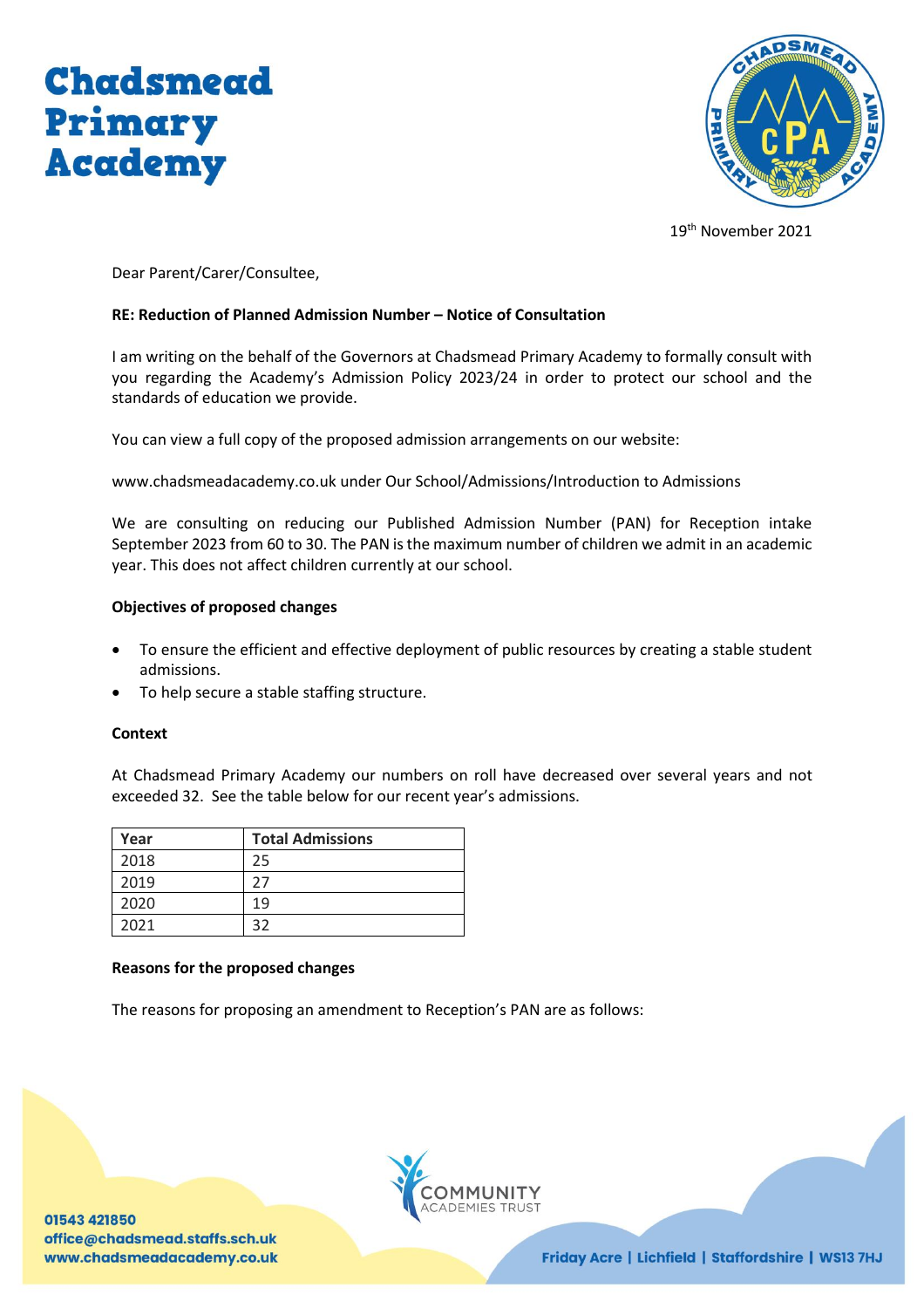



- Variations in cohort sizes have made it difficult for the school to plan strategically (both financially and in curriculum terms). The current PAN of 60 in Reception has led, and will continue to lead, to a lack of operational certainty from one academic year to the next.
- Removal of growth funding from the Local Authority which was funding the school expansion.
- Chadsmead Primary Academy wishes to set a Reception PAN which will allow it to plan with greater confidence and a better degree of accuracy. Fluctuating admission numbers from one September to the next has made this goal difficult to attain.
- The number of surplus places (the difference between the PAN and the actual admitted number) in each year group leads to casual in-year admissions; short term teaching and operational management arrangements; and disproportionately high unit costs (to ensure additional capacity is in place to anticipate possible in-year fluctuations in numbers)

# **Timetable and consultation**

The period of consultation will be six weeks; from midday on Friday 19<sup>th</sup> November 2021 to Tuesday 4th January 2022.

Please send us your views by completing the form below and returning this via email to:

office@chadsmead.staffs.sch.uk

Yours sincerely

Mrs G Grainger Headteacher

01543 421850 office@chadsmead.staffs.sch.uk www.chadsmeadacademy.co.uk